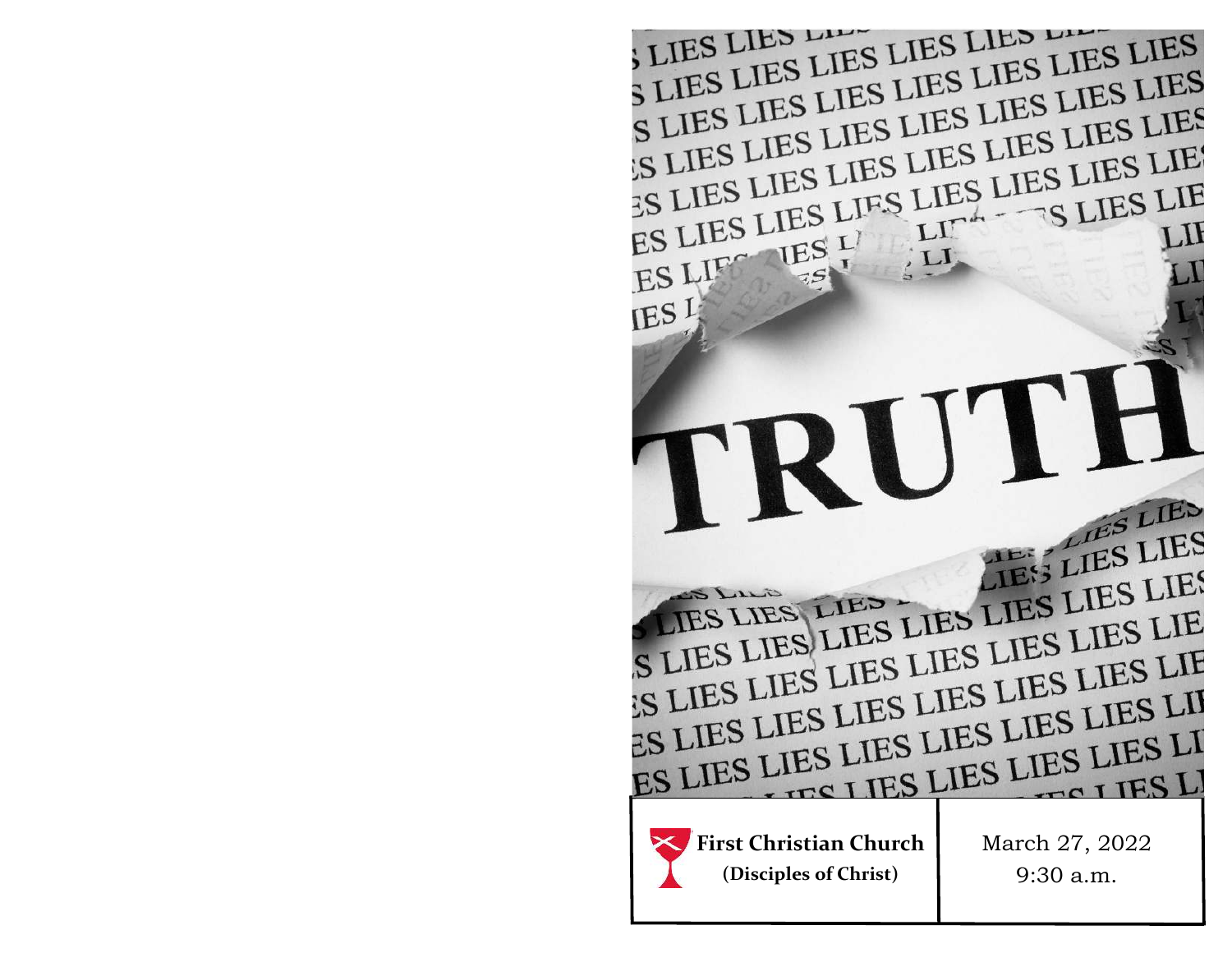#### **Service for the Lord's Day**

Sunday, March 27, 2022

#### Joys and Concerns **Rev. Sharla Hulsey** Rev. Sharla Hulsey

*In order to respect privacy, joys and concerns will be discussed before the public livestream. Please fill out a prayer request form and place in the offering tray during communion.* 

#### Welcome and Announcements Carol Roberts, Elder

*If you are joining Sunday worship via Facebook Live, let us know you are tuning in by leaving a comment on the live stream video or visit fccbutler.org and click the Register Attendance button.*

#### **We Gather to Praise God**

Prelude **Mary Coffman, Accompanist** Mary Coffman, Accompanist

*Bringing the Light of Christ into the Sanctuary*

\*Call to worship (please rise as able) Carol Roberts & Congregation

- L: What is truth?
- **P: The Word became flesh and lived among us, and we have seen his glory…full of Grace and Truth.**
- L: What is truth?
- **P: Jesus said, "I am the Way, and the Truth, and the Life."**
- L: What is truth?
- **P: Christ came into the world to testify to the Truth.**
- L: Let us worship God through Jesus Christ, witness to and embodiment of God's Truth.

\*Opening Hymn CH# 200 (1,3)

"What Wondrous Love Is This"

\*Invocation Carol Roberts & Congregation

**We sing praise to you, Christ our Lord and King. Hear us today as we worship you; and help us to listen when you speak to us, so that we may clearly hear your Truth. We give you our allegiance and our homage; teach us to follow and obey you, for you alone are the Way, and the Truth, and the Life, God's Word made flesh. Amen.**

#### Prayer Hymn **CH# 572 (1,2,4)**

"Take Time to Be Holy"

#### Silent Meditation Nation Sharla Hulsey Sharla Hulsey

#### Pastoral Prayer - The Lord's Prayer<br>
Sharla Hulsey

**Our Father who art in heaven, hallowed be Thy name. Thy kingdom come, Thy will be done on earth as it is in heaven. Give us this day our daily bread, and forgive us our debts as we forgive our debtors. And lead us not into temptation, but deliver us from evil; for Thine is the kingdom and the power, and the glory forever. Amen.**

Psalm Reading The Carol Roberts & Congregation

Psalm 145:8-13 *(United Methodist Hymnal)*

- $L:$  The LORD is gracious and merciful, slow to anger and abounding in steadfast love.
- **P: The Lord is good to all, his compassion is over all his creation.**
- L: All your works shall give thanks to you, O LORD,
- **P: and your faithful ones shall bless you!**
- L: They shall speak of the glory of your kingdom,
- **P: and tell of your power,**
- L: to make known to all people your mighty deeds,
- **P: and the glorious splendor of your kingdom.**
- L: Your kingdom is an everlasting kingdom,
- **P: and your dominion endures throughout all generations.**

| <b>Special Music</b>              |                                     | <b>Adult Choir</b>      |
|-----------------------------------|-------------------------------------|-------------------------|
|                                   | "Behold the Love, the Grace of God" |                         |
| Scripture                         |                                     | <b>Phyllis McBrayer</b> |
|                                   | John 18:28-40                       |                         |
| <b>Message</b>                    |                                     | Rev. Sharla Hulsey      |
|                                   | "Cold Feet"                         |                         |
| <b>Invitation to Discipleship</b> |                                     | Sharla Hulsey           |
| *Invitation Hymn                  |                                     | CH#349(1,2,3)           |
|                                   | "My Jesus, I Love Thee"             |                         |
| <b>Offering Meditation</b>        |                                     | Diana Rich              |

*Offering plates are on the center table up front.*

*Please bring your offering with you when you come forward for communion.*

Musical Interlude **Mary Coffman**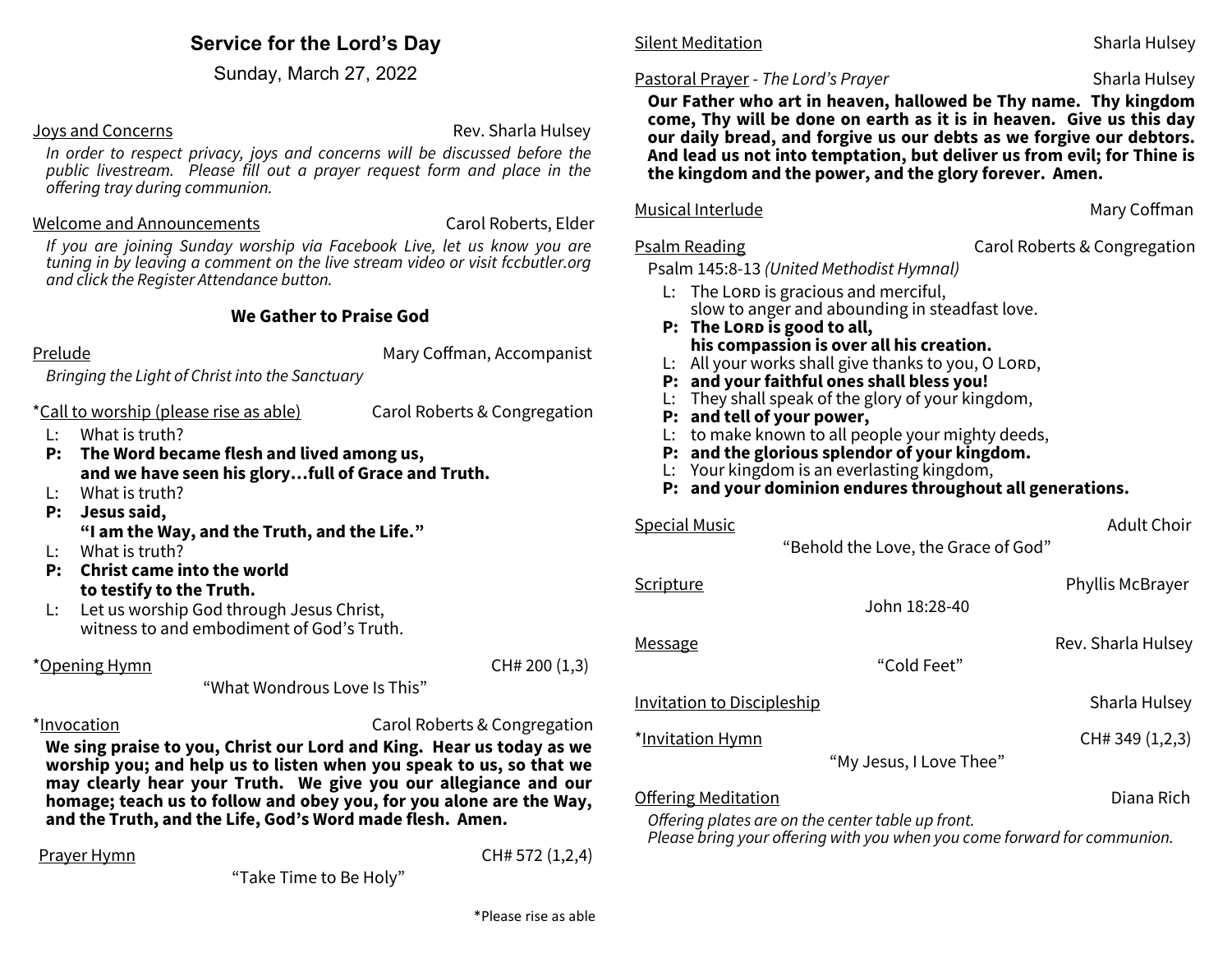| Doxology |  |
|----------|--|
|          |  |

**Praise God, from whom all blessings flow; Praise God, all creatures here below; Praise God above, ye heavenly host; Praise Father, Son and Holy Ghost. Amen, Amen, Amen, Amen, Amen, Amen, Amen.**

| <b>Prayer of Dedication</b><br><b>Carol Roberts</b>                                                                                                       |                                                                                        |                                                                                                                                                                                                                | • Butler Ministerial A                                                                                           |
|-----------------------------------------------------------------------------------------------------------------------------------------------------------|----------------------------------------------------------------------------------------|----------------------------------------------------------------------------------------------------------------------------------------------------------------------------------------------------------------|------------------------------------------------------------------------------------------------------------------|
| <b>Call to Communion</b>                                                                                                                                  |                                                                                        | Sharla Hulsey                                                                                                                                                                                                  | March 30 @ 7pm<br>* Church of the Na                                                                             |
| <b>Communion Hymn</b>                                                                                                                                     |                                                                                        | CH# 214 (1,3,4)<br>"Rock of Ages, Cleft for Me"                                                                                                                                                                | April 6 @ 7pm<br>* Community of Ch<br>• Community Café w                                                         |
| <b>Words of Institution</b><br><b>Communion Prayer</b><br>Distribution of the Elements                                                                    |                                                                                        | Sharla Hulsey<br><b>Carol Roberts</b><br>Diaconate<br>Everyone is welcome at Christ's Table. Those who are comfortable doing so,<br>please come forward down the center aisle to partake at the table. Deacons | • 24 Hour Prayer Vig<br>April 8 * 6pm-8pm<br>April 9 * 7am-6pm<br>• Ministerial Alliance<br>Contact Sharla or th |
| will serve those who remain seated.<br>*Benediction<br>Taking the Light of Christ into the World                                                          | • Easter Breakfast<br>On Easter Sunday 4-<br>Menu will be biscuit<br>coffee and juice. |                                                                                                                                                                                                                |                                                                                                                  |
| <u>*Closing Hymn</u>                                                                                                                                      |                                                                                        | <b>CH# 440 (twice)</b><br>"May Our God Watch Between Us"                                                                                                                                                       | <b>This Week's Events</b><br>Sunday, Mar. 27:<br>Wednesday, Mar. 30                                              |
| <b>Serving Today</b><br><b>Elder:</b> Carol Roberts<br><b>Deacons:</b> Chuck & Carol Lewis                                                                |                                                                                        | *please rise as able                                                                                                                                                                                           | Thursday, Mar. 31:<br>Friday, April 1:<br><b>Next Week's Events</b><br>Sunday, Apr. 3:                           |
| <b>Greeter: Gary Coffman</b><br><b>Scripture Reader: Phyllis McBrayer</b><br><b>Accompanist: Mary Coffman</b><br><b>Choir Director: Carol Ann Winburn</b> |                                                                                        |                                                                                                                                                                                                                | Tuesday, Apr. 5:<br>Wednesday, Apr. 6:                                                                           |
| 11 W. Pine St.<br>660.679.3066                                                                                                                            | Butler, MO 64730                                                                       | Join us for Worship on Sundays @ 9:30 a.m.<br>Email: admin@fccbutler.org<br>Website: fccbutler.org<br>Facebook: @FCCButlerMO                                                                                   | Thursday, Apr. 7:<br>Friday, April 8:                                                                            |

#### Avery & Marsh **ANNOUNCEMENTS**

#### • **Volunteers Wanted**

Needing 3 - 4 people to operate the camera for the Facebook Livestream. If interested contact the church office or Carol Ann.

- **Butler Ministerial Alliance's Lenten Services**
	- Izarene, Sharla Hulsey preaching
	- nrist, Jeremy Henderson preaching
- **Community Café will resume in April**
- **24 Hour Prayer Vigil –Let's Go! Let's Grow! Let's Pray!** @ Church, 8pm—7am @ Home

@ Church

• **Ministerial Alliance offers a scholarship to Butler Seniors** e school guidance counselor for an application.

-17-2022 at 8:45. ts and gravy, egg casseroles, fruit, sweet breads,

| Sunday, Mar. 27:          | 9:30 a.m.<br>10:30 a.m.   | Worship<br>Sunday School/Life Group                              |
|---------------------------|---------------------------|------------------------------------------------------------------|
| Wednesday, Mar. 30:       | 6:00 p.m.<br>7:00 p.m.    | Youth Group<br>Lenten Service<br>@ Butler Church of the Nazarene |
| Thursday, Mar. 31:        | 7:00 p.m.                 | Choir practice                                                   |
| Friday, April 1:          | 9:00 a.m.                 | SonShine Ladies                                                  |
| <b>Next Week's Events</b> |                           |                                                                  |
| Sunday, Apr. 3:           | 9:30 a.m.<br>$10:30$ a.m. | Worship<br>Sunday School/Life Group                              |
| Tuesday, Apr. 5:          | 6:30 p.m.                 | Disciples Women                                                  |
| Wednesday, Apr. 6:        | 6:00 p.m.<br>7:00 p.m.    | Youth Group<br>Lenten Service<br>@ Community of Christ           |
| Thursday, Apr. 7:         | 7:00 p.m.                 | Choir practice                                                   |
| Friday, April 8:          | 9:00 a.m.                 | SonShine Ladies                                                  |
|                           |                           |                                                                  |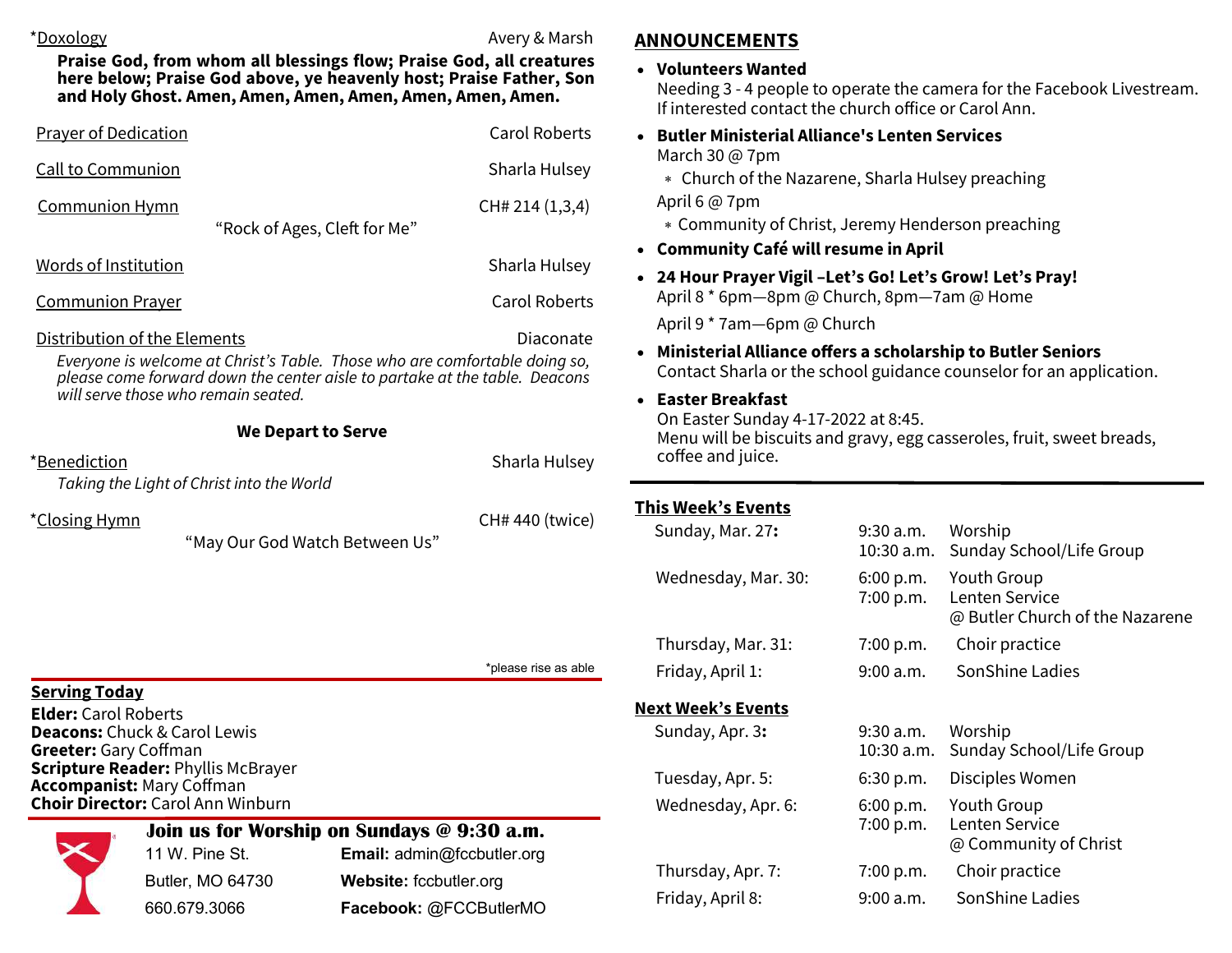

St. Patrick Catholic Church **Lenten Fish Fries** March 11, March 25, and April 8

Serving from 5:00 p.m.  $-7:00$  p.m. in the Church basement hall

**Adults \$10.00** Children  $6 - 12$  years old \$5.00 Children 5 and under - Free

Meal consists of fried fish, homemade suzyQs, baked beans, green beans, coleslaw, sugar biscuits, cookies and a drink.